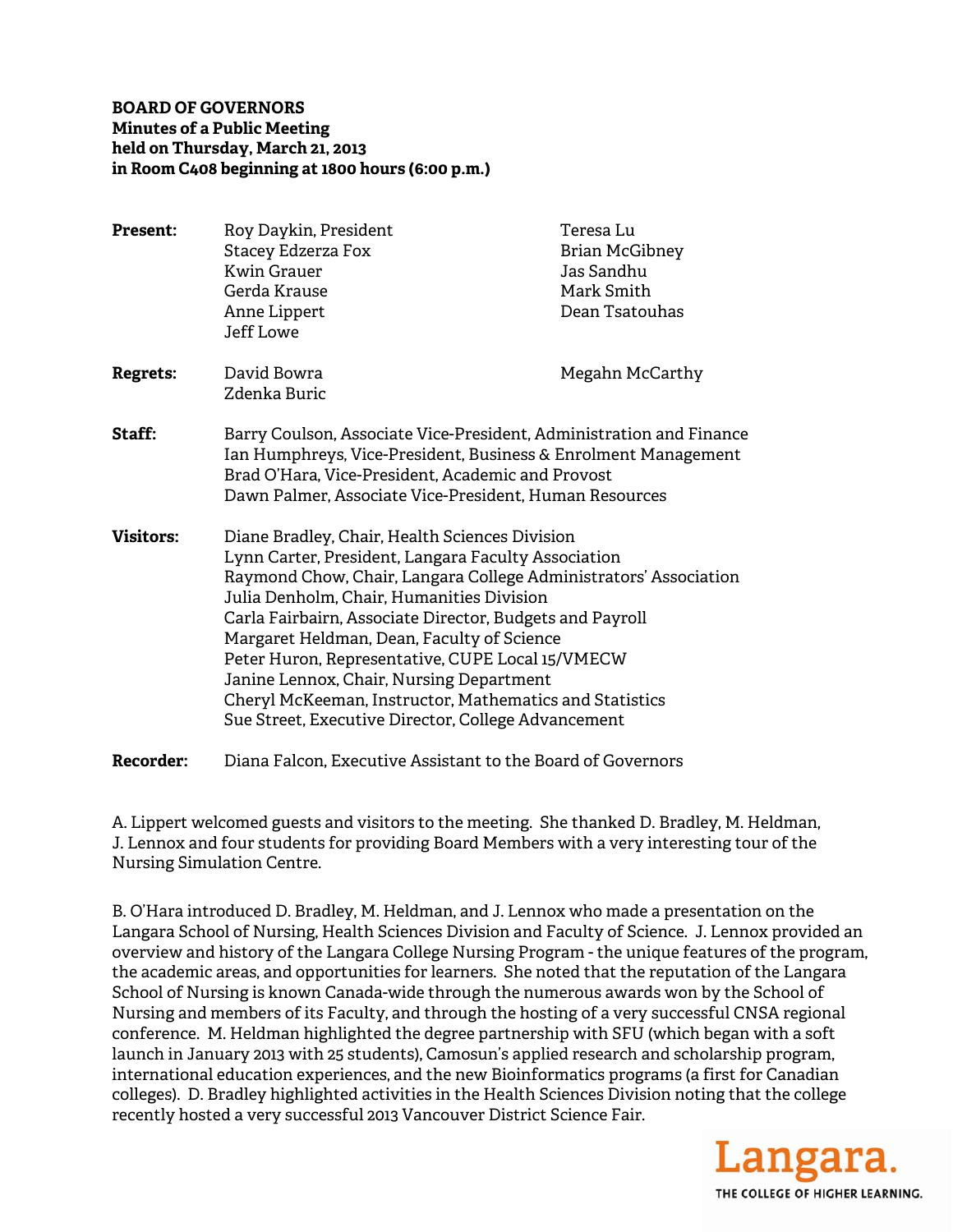### **1. APPROVAL OF THE AGENDA**

It was moved by J. Lowe, seconded by J. Sandhu  **THAT, the Agenda be approved.** 

**Carried Unanimously.** 

## **2. APPROVAL OF THE MINUTES and BUSINESS ARISING**

### **a) Minutes of the Meeting held on January 24, 2013**

It was moved by K. Grauer, seconded by M. Smith  **THAT, the Minutes of the Langara College Board Public Meeting held on January 24, 2013 be approved.** 

**Carried Unanimously.** 

#### **3. CHAIR'S REPORT**

### **a) Community Connections**

A. Lippert reviewed the activities as noted in the Community Connections memo attached to the agenda.

### **b) 2013 ACCC Conference**

A. Lippert advised that she, D. Bowra and R. Daykin would be attending the ACCC Conference being held in Penticton, BC from June 1-3, 2013. T. Lu, J. Sandhu, and D. Tsatouhas were also invited to attend on behalf of the Board.

### **c) Board Evaluation Process**

A. Lippert highlighted her memo attached to the agenda and advised that it is the Board's responsibility to evaluate its effectiveness on an annual basis as outlined in Board Governance Policy 400. The evaluation is traditionally completed in June but since the Board Retreat being held on April 12-13, 2013, will include a presentation on board governance and evaluation, the Board evaluation process will be postponed until the fall.

### **d) Presidential Search and Recommendation Committee – Update**

D. Palmer provided an update on the Presidential Search and Recommendation Committee (PSRC) meeting held on March 5, 2013, noting that the committee selected Janet Wright and Associates as the Executive Search firm to assist with the search for the next President of Langara College. She noted that the search firm has met with constituent groups, board members, and executive members and will meet with the PSRC in April to develop a position profile and advertisement.

In response to a question, A. Lippert noted that due to the government's salary cap and the cost of living in the lower mainland, it will be difficult to attract applicants from outside of the province.

### **e) Update on Board Retreat**

A. Lippert reminded Board Members of the Board Retreat being held on April 12-13, 2013, and noted that details will be provided soon and any questions should be directed to D. Falcon. In response to a question, it was noted that presentations at the retreat will include a review of 2012/13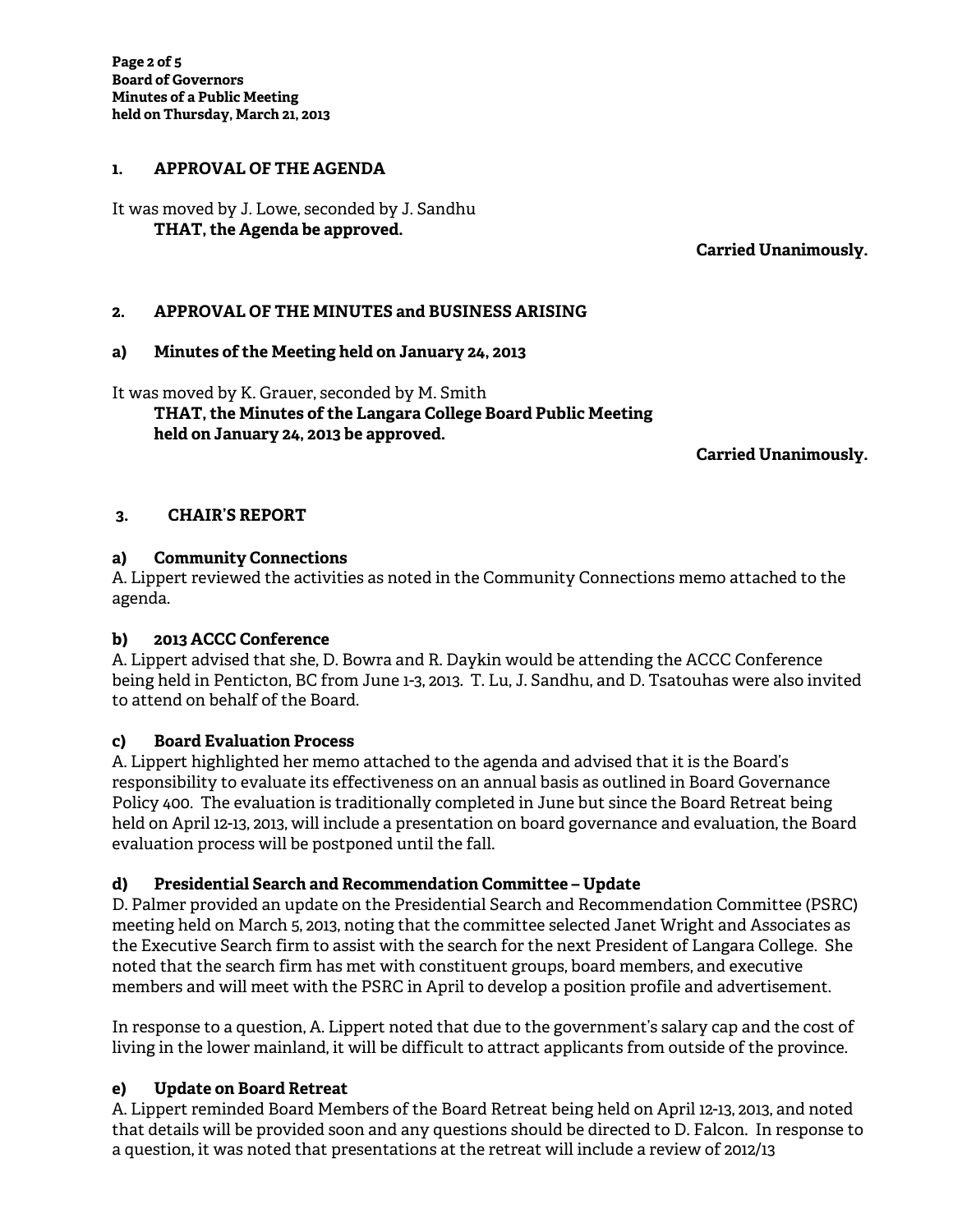institutional objectives and 2013/14 priorities; that the Strategic Plan will be updated to keep it current; and, a new strategic plan will be developed with the new President.

# **4. PRESIDENT'S REPORT**

R. Daykin referenced his memo dated March 14, 2013, attached to the agenda which highlighted College events that occurred in February - March 2013.

R. Daykin provided information on the following:

- Applications are ahead of previous year;
- Nine applications were received for 2013/14 Innovation funding and the four successful proposals will be announced soon;
- B. O'Hara highlighted a Memorandum of Understanding with the British Columbia Applied Research and Innovation Network (BCAIRN);
- Construction of a new Sciences and Student Services building was announced. W. Lannard and B. Coulson will guide the process;
- S. Street announced the establishment of the Langara College Foundation on February 6, 2013, noting that the foundation is registered with Revenue Canada as a non-profit society;
- Langara Falcons Men's Basketball team won bronze in the Canadian Championship game;
- Ralph Sultan announced as new Minister of Advanced Education, Innovation and Technology ;
- Upgrades to StudentAid BC to assist students in managing their student loans and reduce wait times;
- Langara approved for increase in funding for the Life Safety Routine Capital Projects; and,
- 2013 Federal Budget highlighted.

# **a) Administrative Service Delivery Transformation Project**

R. Daykin noted that during the February 2012 budget announcement, post-secondary education sector funding was reduced by \$20 million in 2013/14 and \$30 million in 2014/15. During the February 2013 budget announcement, these cuts would be extended over a three year period to 2015/16. He advised that the Ministry implemented the Post-Secondary Sector Administrative Service Delivery Transformation Project in May 2012. Phase I of the project identified potential opportunities and delivered an assessment of likely costs, benefits and implications, as outlined in a report completed by Deloitte Inc. (available on the Ministry website.) Phase II of the project began in March 2013 and will develop business cases to support implementing selected opportunities. Information will be provided as it becomes available.

# **5. FOR APPROVAL**

### **a) 2013/14 Operating Budget and Capital Acquisitions Budget**

R. Daykin highlighted his memo attached to the agenda noting that the financial management of Langara has been very responsible and has placed the college in a financially strong position. He noted that the proposed 2013/2014 Operations Budget and Capital Acquisitions Budget includes the results of the Langara Faculty Association and CUPE collective agreements, and will allow Langara to move forward, providing the opportunity to meet community and government commitments while at the same time not overcommitting the institution.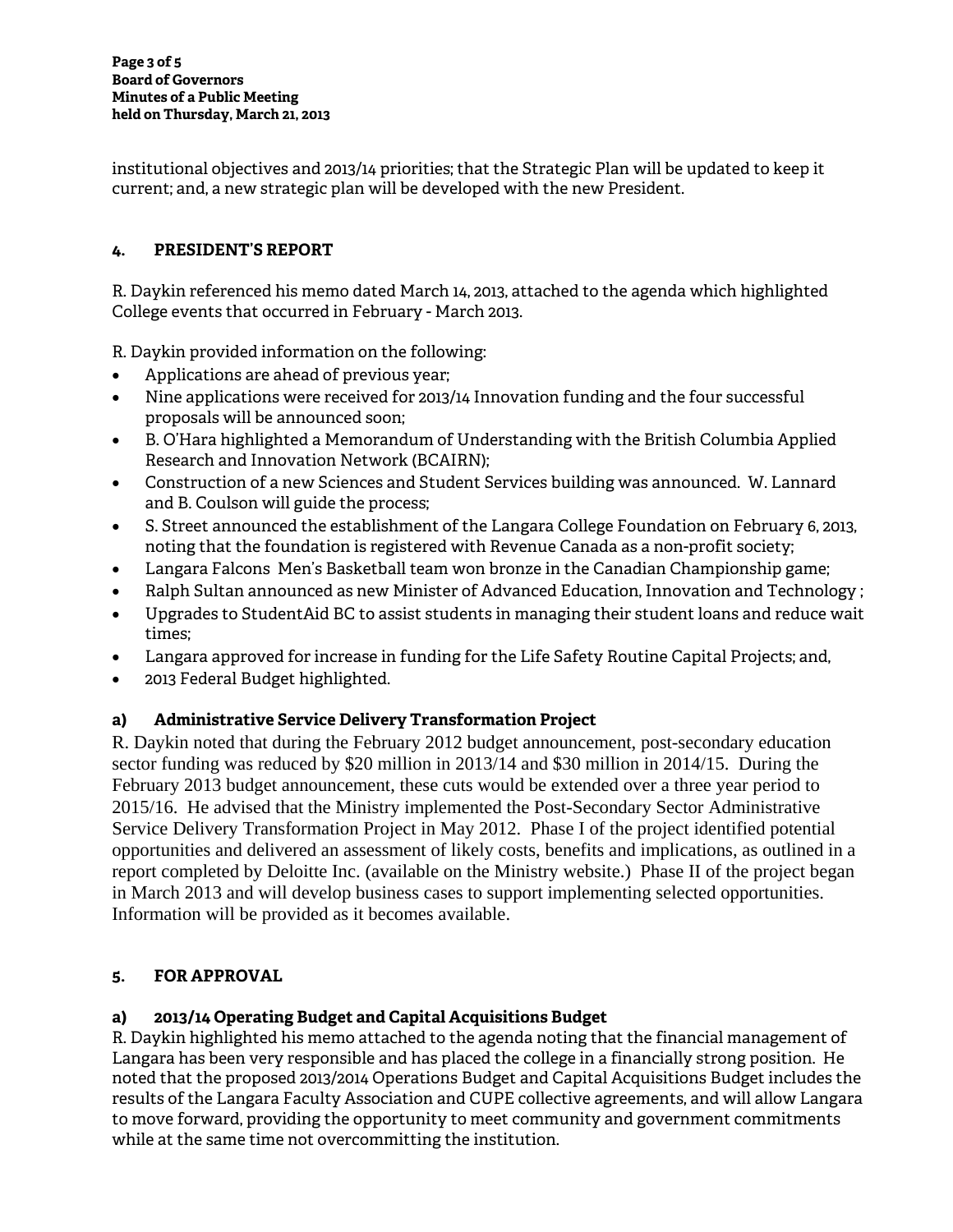B. Coulson highlighted his memo attached to the agenda, provided background to the 2013/2014 Operations Budget and Capital Acquisitions Budget and described key items of influence. It was noted that changes to provincial funding is not anticipated and that the college has not yet received the 2013/14 budget letter.

Discussion ensued and Board Member's questions were addressed.

It was moved by K. Grauer, seconded by B. McGibney **THAT, the Operations Budget and Capital Acquisitions Budget for 2013/14, be approved.** 

# **Carried Unanimously.**

### **b) Government Letter of Expectations**

R. Daykin highlighted his memo attached to the agenda noting that the draft 2013/14 Government Letter of Expectations identifies updates that focus on revisions to strategic priorities and other minor housekeeping changes that have no significant impact to the college.

Discussion ensued and Board Member's questions were addressed.

It was moved by B. McGibney, seconded by J. Lowe

## **THAT, the Board authorizes the Board Chair to sign the 2013/14 Government Letter of Expectations (GLE) on behalf of Langara College.**

### **Carried Unanimously.**

It was noted that C. Fairbairn left the meeting at 1920 hours.

# **7. EDUCATION COUNCIL REPORTS**

A. Lippert highlighted her memo attached to the agenda and advised that Section 23 of the BC College and Institute Act speaks to the responsibility of Education Council to advise the Board on the development of educational policy, including proposals about implementation, cancellation or changes to courses or programs.

She advised that, going forward; a motion will be required to receive the summary reports by the Board for information which will satisfy the requirements of Section 23 of the BC College and Institute Act.

### **a) Report of the Meeting held on January 22, 2013**

G. Krause highlighted the summary report of the Education Council meeting held on January 22, 2013, attached to the agenda and noted a new course and program and course changes.

### **b) Report of the Meeting held on February 26, 2013**

G. Krause highlighted the summary report of the Education Council meeting held on February 26, 2013, attached to the agenda and noted program changes to the Diploma in Arts and Science, and changes to the Bachelor of Recreation Management admission and elective requirements.